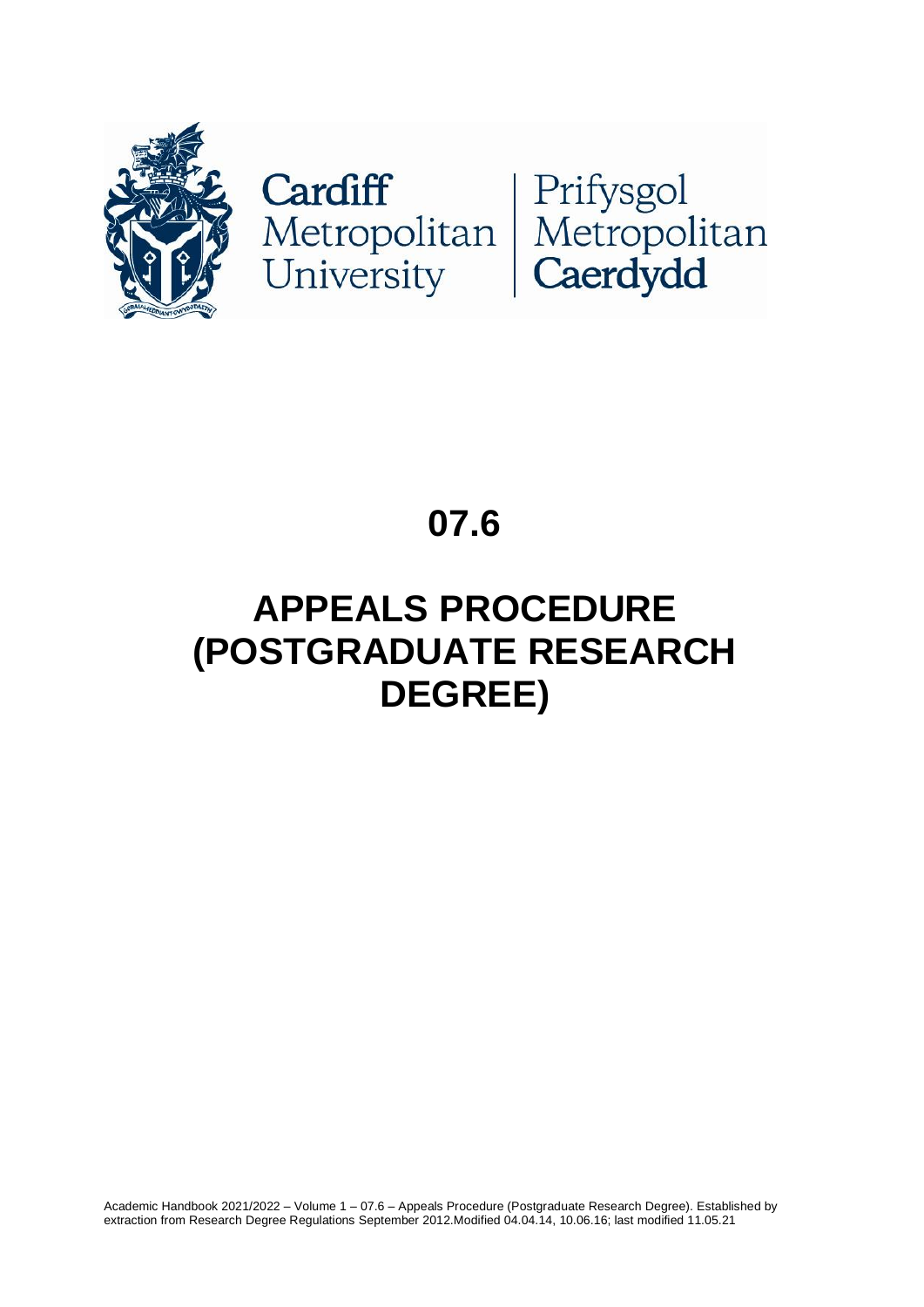## **CARDIFF METROPOLITAN UNIVERSITY**

#### **APPEALS PROCEDURE (POSTGRADUATE RESEARCH DEGREE**

This appeals procedure applies to:

.

• Candidates for postgraduate research degrees, including the degree of MPhil, PhD, PhD (by Published Works) and Professional Doctorates.

The Procedure consists of two sections:

- Section 1: Appeals against decisions of Examination Boards in respect of theses (or equivalent);
- Section 2: Appeals against decisions of the University's Research Degrees Committee.

The Appeals Procedure caters for representations against academic decisions and is complementary to the Student Complaints Procedure which deals with complaints and grievances against Cardiff Metropolitan University and/or its staff which are not based on academic decisions.

All appeals are administered by Cardiff Metropolitan University's Registry Services.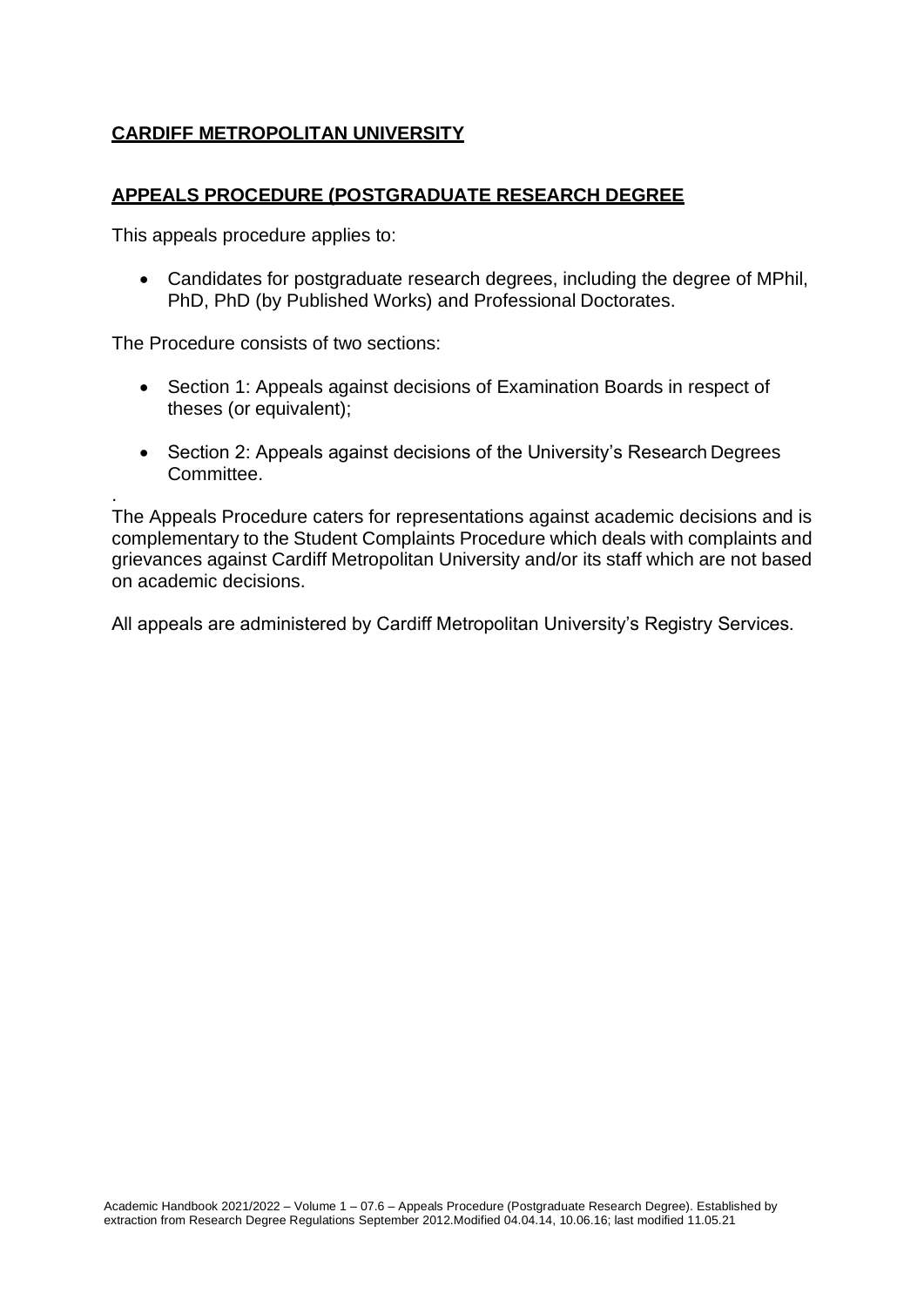### **Section 1: Appeals against Decisions of Examination Boards.**

- 1. The following may appeal under this procedure against the decision of an Examination Board not to recommend approval for the degree in respect of which the candidate submitted a thesis (or equivalent):
	- (i) a candidate for the degree of PhD by Research;
	- (ii) a candidate for the degree of MPhil by Research;
	- (iii) a candidate for the degree of PhD by Published Works;
	- (iv) a candidate for a Professional Doctorate degree.
	- (v) a candidate for a Taught Doctorate degree.
- 2. Cardiff Metropolitan University will only consider appeals on one or more of the following grounds:
	- (i) defects or irregularities in the conduct of the examination or in written instructions or in advice relating thereto which are of such a nature as to cause reasonable doubt whether the examiners would have reached the same decision had such defects or irregularities not occurred;
	- (ii) exceptional personal circumstances where there is a case to refer to an Appeal Board, that such circumstances could have had an adverse effect on the candidate's performance;
	- (iii) evidence of prejudice or bias or inadequate assessment on the part of one or more of the examiners;
	- (iv) the provision of inadequate supervision.

An appeal under (ii) above will only be entertained where the appellant can show good reason why such personal circumstances could not have been made known to the Examination Board before its meeting. Exceptional circumstances which could have been reported to the Examination Board prior to its meeting cannot subsequently be cited as grounds for appeal.

An appeal under (iv) above will only be entertained where there are exceptional reasons why the inadequate supervision had not been reported by the candidate prior to the decision of the Examination Board.

3. Appeals which question the academic judgement of the examiners will not be admissible.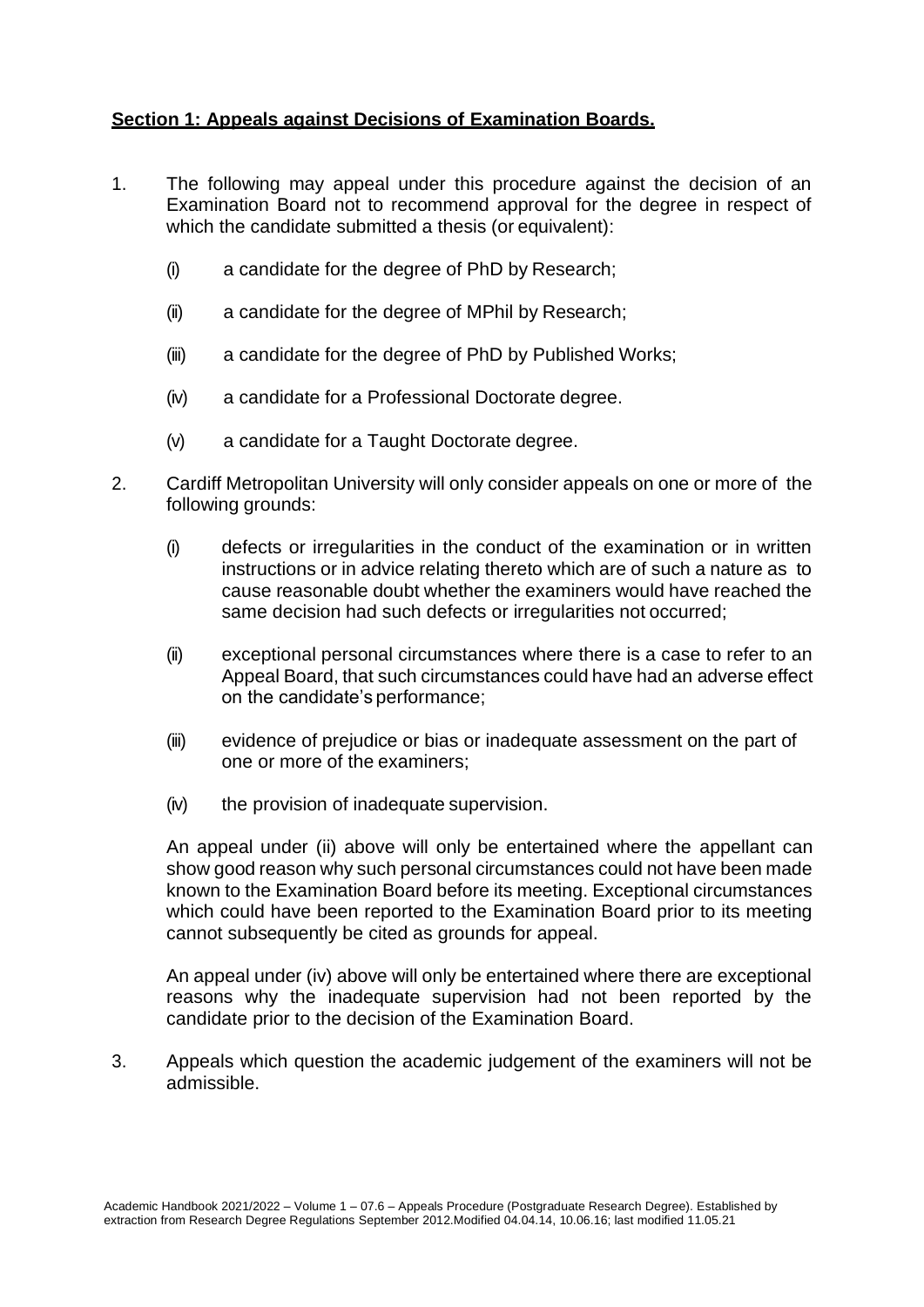- 4. A candidate wishing to appeal shall send an Application for Appeal form to Cardiff Metropolitan University's Registry Services within two months of the date of notification of the result of the examination setting out the full grounds of appeal in accordance with paragraph 2 above. Applications for appeal submitted outside this timescale, with good reason, may be accepted at the discretion of Registry Services.
- 5. If the Vice-Chancellor or nominee decides, after examining the Application for Appeal and any other written evidence which the Vice-Chancellor or nominee may require, that there is a case to be considered, the appeal must be referred to an Appeal Board consisting of three persons, one of whom is to be the Vice-Chancellor or a member of the Vice-Chancellor's Executive Group, who is to be chair, and at least two of whom are to be members of the Academic Board. Appeals against decisions of Examination Boards shall normally be heard within three months of receipt of the Application for Appeal.
- 6. If the Vice-Chancellor or his/her nominee decides that there is no case to be considered the appeal must be dismissed. The decision to dismiss in these circumstances will normally be made within three months of receipt of the notice of appeal.
- 7. Where a case is referred to an Appeal Board for hearing, the Board must identify the grounds for the appeal and base its decision on the evidence of the appellant's submission, the testimony of the Chair of the Examination Board, evidence from a representative of the School concerned and any further evidence which it considers relevant.
- 8. An appellant must be offered a personal hearing by the Appeals Board, and informed of the time and date of such a hearing. The appellant may be accompanied, but not represented, by a member of Cardiff Metropolitan University's academic, welfare or advisory staff, or a student or officer of Cardiff Metropolitan University's Students'Union.
- 9. The Chair of an Appeal Board has the discretion to declare inadmissible any matter introduced by the appellant, or any member of staff or student accompanying the appellant, if the matter is not deemed to be directly related to the grounds of the appeal previously lodged in writing within the stipulated deadline.
- 10. The Appeal Board is empowered to make either of the following decisions:
	- (i) that the appeal be rejected and no further action be taken;
	- (ii) that the appeal be upheld.
- 11. When an appeal is upheld, the Appeal Board may take one of the following courses of action: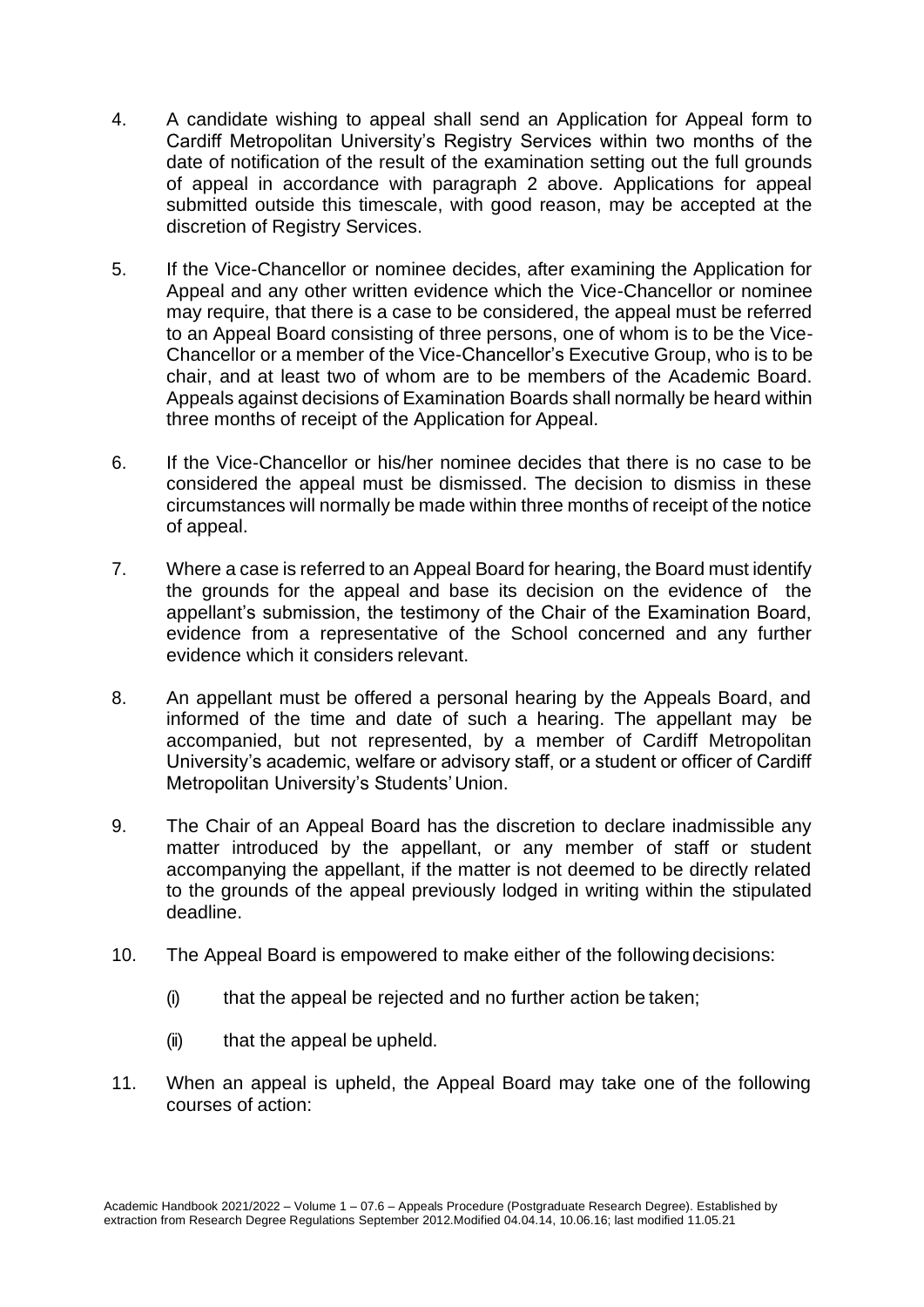- (i) to recommend to the Examination Board that, for the reasons stated, the original, or a properly constituted, Board should reconsider the decision of the previous Board;
- (ii) to recommend that an entirely new Examination Board should reconsider the decision of the previous Board;
- (iii) to give the candidate permission to rewrite the thesis and to re- submit for re-examination by the original, or a properly constituted, Examination Board within a specified time-limit.
- (iv) to give the candidate permission to re-write the thesis and to re- submit for re-examination by an entirely new Examination Board within a specified time limit.

Following any re-examination under (iii) and (iv) above it is within the discretion of the Examination Board to recommend that the candidate be allowed one further opportunity to re-submit the thesis either at the full or a reduced fee.

- 12. When a re-examination is undertaken as a result of paragraph 11(ii) or 11(iv) above, two new external examiners will be appointed. The external examiners will not be provided with any information about the previous examination other than that they are conducting a re-examination of the candidate's submission on appeal.
- 13. Where a case is referred back to the Examination Board, the Appeal Board may, where appropriate to the circumstances of the case, require an officer of the Registry Services to attend the meeting of the Examination Board as observer.
- 14. The decision of the Appeal Board is final.
- 15. The decision of the Appeal Board and recommendations or advice where appropriate to the circumstances of the case (and of the re-examination if applicable) must be notified at the first opportunity to the appellant, the Chair of the Examination Board and Cardiff Metropolitan University's Director of Registry Services.
- 16. When an appeal falls within the provisions of paragraph 11 above, the Director of Registry Services must arrange for the decision and recommendations of the Appeal Board to be implemented. The Examination Board's decision must be reported to the Appeal Board and is to be final. On receipt of the decision the Director of Registry Services may, in exceptional cases, refer the case to the Chair of the Appeal Board for review of the procedures followed. If it transpires that a serious procedural irregularity has occurred, the case may be referred back to the relevant Examination Board for reconsideration.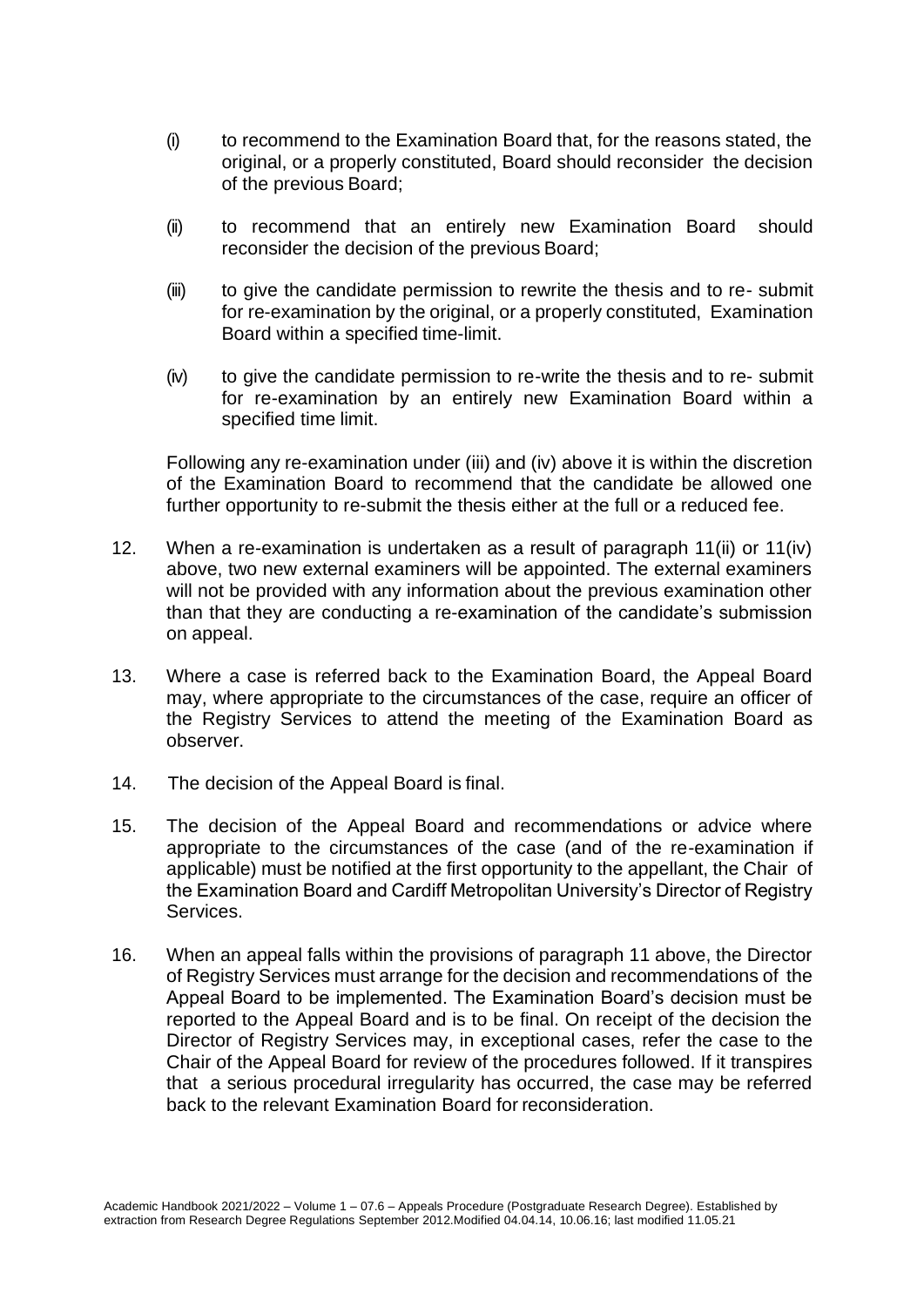- 17. If, as a consequence of a successful appeal, a candidate is regarded as having qualified for a degree the candidate shall be admitted to the degree at the next opportunity unless in a case where all other necessary conditions for admission have been met the Vice Chancellor deems such a candidate to have been admitted to the degree on a prior occasion.
- 18. The Appeal Board may make recommendations for consideration by the Research Degrees Committee or the Academic Board as appropriate on any matter arising from the consideration of appeals.